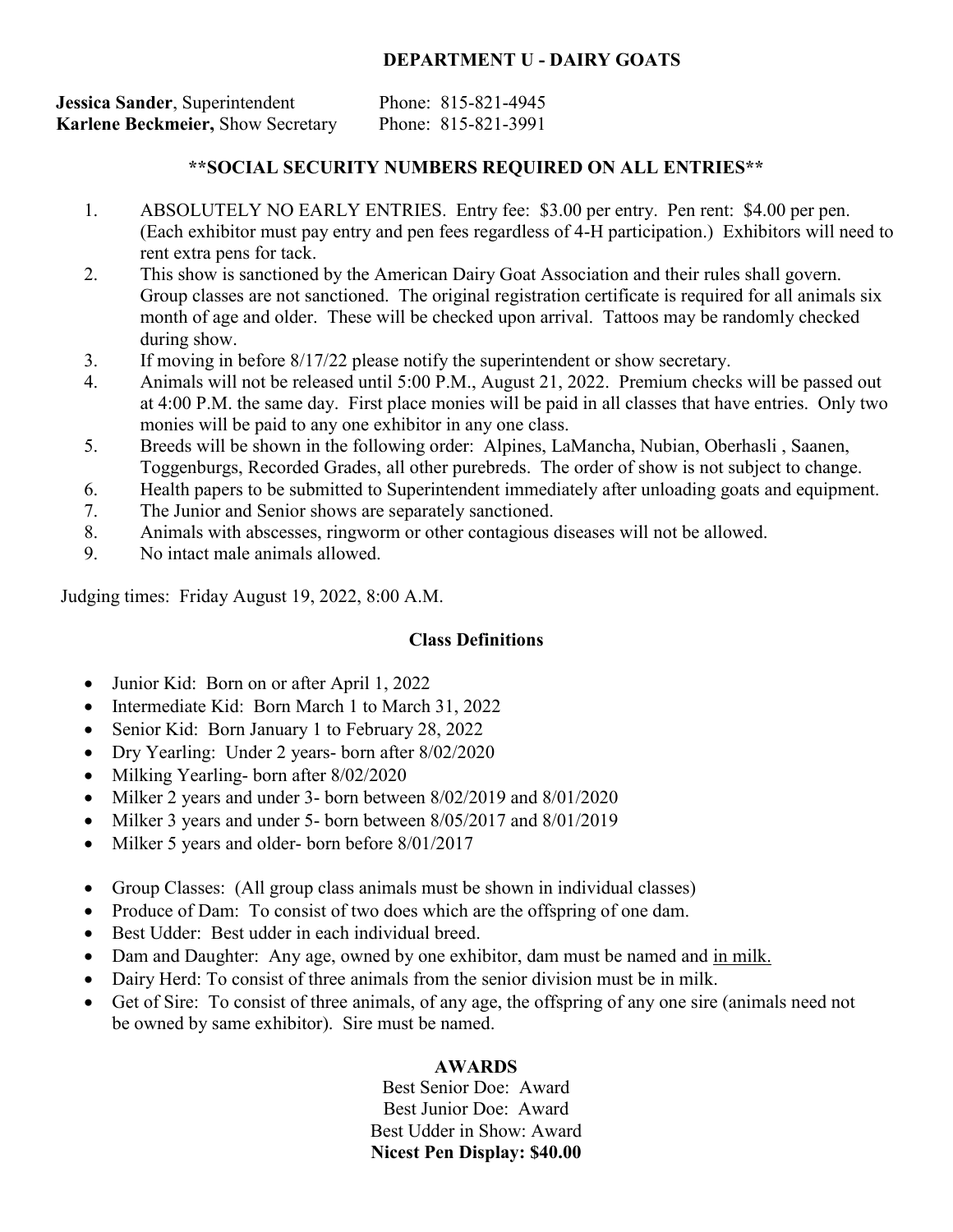## **SECTION 1 - ALPINE**

|     | <b>CLASS # DESCRIPTION</b>             |      | <b>PREMIUM</b> |    |   |                |  |
|-----|----------------------------------------|------|----------------|----|---|----------------|--|
| 401 | Kid, junior                            | \$20 | 18 15 10 8     |    | 6 | 4              |  |
| 402 | Kid, intermediate                      | 20   | 15 10 8<br>18  |    | 6 | 4              |  |
| 403 | Kid, senior                            | 20   | 18 15 10       | -8 | 6 | 4              |  |
| 404 | Yearling, dry                          | 20   | 18 15 10 8     |    | 6 | $\overline{4}$ |  |
|     | Champion and Reserve Jr. Doe - Rosette |      |                |    |   |                |  |
| 405 | Yearling, milking                      | 20   | 15 10 8<br>18  |    | 6 | 4              |  |
| 406 | 2 years and under 3                    | 20   | 18<br>15 10 8  |    | 6 | 4              |  |
| 407 | 3 years and under 5                    | 20   | 18 15 10 8     |    | 6 | 4              |  |
| 408 | 5 years and over                       | 20   | 18 15 10 8     |    | 6 | 4              |  |
|     | Champion and Reserve Sr. Doe - Rosette |      |                |    |   |                |  |
| 409 | Champion Challenge                     | 25   | 20 15 10 5     |    |   |                |  |
| 410 | <b>Best Udder</b>                      | 20   | 15 10 8<br>18  |    | 6 | 4              |  |
| 411 | Produce of Dam                         | 20   | 18 15 10 8     |    | 6 | 4              |  |
| 412 | Dam and Daughter                       | 20   | 15 10 8<br>18  |    | 6 | 4              |  |
| 413 | Dairy Herd                             | 20   | 18 15 10 8     |    | 6 | 4              |  |
| 414 | Get of Sire                            | 20   | 18<br>15 10    | 8  | 6 | 4              |  |
|     |                                        |      |                |    |   |                |  |

## **SECTION 2 - LAMANCHA**

|     | <b>CLASS # DESCRIPTION</b>             |      | <b>PREMIUM</b> |            |   |                |  |
|-----|----------------------------------------|------|----------------|------------|---|----------------|--|
| 420 | Kid, junior                            | \$20 | 18 15 10 8     |            | 6 | 4              |  |
| 421 | Kid, intermediate                      | 20   | 18 15 10 8     |            | 6 | 4              |  |
| 422 | Kid, senior                            | 20   | 18 15 10 8     |            | 6 | 4              |  |
| 423 | Yearling, dry                          | 20   | 18 15 10 8     |            | 6 | 4              |  |
|     | Champion and Reserve Jr. Doe - Rosette |      |                |            |   |                |  |
| 424 | Yearling, milking                      | 20   | 18 15 10 8     |            | 6 | 4              |  |
| 425 | 2 years and under 3                    | 20   | 18 15 10 8     |            | 6 | 4              |  |
| 426 | 3 years and under 5                    | 20   | 18 15 10 8     |            | 6 | 4              |  |
| 427 | 5 years and over                       | 20   | 18 15 10 8     |            | 6 | $\overline{4}$ |  |
|     | Champion and Reserve Sr. Doe - Rosette |      |                |            |   |                |  |
| 428 | Champion Challenge                     | 25   | 20 15 10 5     |            |   |                |  |
| 429 | <b>Best Udder</b>                      | 20   | 18 15 10 8     |            | 6 | 4              |  |
| 430 | Produce of Dam                         | 20   | 18 15 10 8     |            | 6 | 4              |  |
| 431 | Dam and Daughter                       | 20   | 18 15 10 8     |            | 6 | 4              |  |
| 432 | Dairy Herd                             | 20   | 18             | 15 10<br>8 | 6 | 4              |  |
| 433 | Get of Sire                            | 20   | 18 15 10       | -8         | 6 | 4              |  |

## **SECTION 3 – NUBIAN**

|     | <b>CLASS # DESCRIPTION</b>             | <b>PREMIUM</b> |            |    |   |                |
|-----|----------------------------------------|----------------|------------|----|---|----------------|
| 439 | Kid, junior                            | \$20           | 18 15 10 8 |    | 6 | 4              |
| 440 | Kid, intermediate                      | 20             | 18 15 10 8 |    | 6 | $\overline{4}$ |
| 441 | Kid, senior                            | 20             | 18 15 10 8 |    | 6 | $\overline{4}$ |
| 442 | Yearling, dry                          | 20             | 18 15 10 8 |    | 6 | 4              |
|     | Champion and Reserve Jr. Doe - Rosette |                |            |    |   |                |
| 443 | Yearling, milking                      | 20             | 18 15 10 8 |    | 6 | 4              |
| 444 | 2 years and under 3                    | 20             | 18 15 10 8 |    | 6 | 4              |
| 445 | 3 years and under 5                    | 20             | 18 15 10 8 |    | 6 | 4              |
|     | Champion and Reserve Sr. Doe - Rosette |                |            |    |   |                |
| 446 | 5 years and over                       | 20             | 18 15 10 8 |    | 6 | 4              |
| 447 | Champion Challenge                     | 25             | 20 15 10 5 |    |   |                |
| 448 | <b>Best Udder</b>                      | 20             | 18 15 10 8 |    | 6 | 4              |
| 449 | Produce of Dam                         | 20             | 18 15 10 8 |    | 6 | 4              |
| 450 | Dam and Daughter                       | 20             | 18 15 10   | -8 | 6 | $\overline{4}$ |
| 451 | Dairy Herd                             | 20             | 18 15 10   | -8 | 6 | 4              |

#### **SECTION 4 – OBERHASLI**

|     | <b>CLASS # DESCRIPTION</b>             |      | <b>PREMIUM</b> |    |   |   |
|-----|----------------------------------------|------|----------------|----|---|---|
| 458 | Kid, junior                            | \$20 | 18 15 10 8     |    | 6 | 4 |
| 459 | Kid, intermediate                      | 20   | 18 15 10 8     |    | 6 | 4 |
| 460 | Kid, senior                            | 20   | 18 15 10       | -8 | 6 | 4 |
| 461 | Yearling, dry                          | 20   | 18 15 10       | -8 | 6 | 4 |
|     | Champion and Reserve Jr. Doe - Rosette |      |                |    |   |   |
| 462 | Yearling, milking                      | 20   | 18 15 10       | -8 | 6 | 4 |
| 463 | 2 years and under 3                    | 20   | 18 15 10 8     |    | 6 | 4 |
| 464 | 3 years and under 5                    | 20   | 18 15 10 8     |    | 6 | 4 |
| 465 | 5 years and over                       | 20   | 18 15 10 8     |    | 6 | 4 |
|     | Champion and Reserve Sr. Doe - Rosette |      |                |    |   |   |
| 466 | Champion Challenge                     | 25   | 20 15 10 5     |    |   |   |
| 467 | <b>Best Udder</b>                      | 20   | 18 15 10 8     |    | 6 | 4 |
| 468 | Produce of Dam                         | 20   | 15 10 8<br>18  |    | 6 | 4 |
| 469 | Dam and Daughter                       | 20   | 18 15 10 8     |    | 6 | 4 |
| 470 | Dairy Herd                             | 20   | 15 10<br>18    | -8 | 6 | 4 |
| 471 | Get of Sire                            | 20   | 18 15 10       | -8 | 6 | 4 |

### **SECTION 5 – SAANEN**

## **CLASS # DESCRIPTION PREMIUM**

| 477                                                                                                                               | Kid, junior                            | \$20 |    | 18 15 10 8 |    | 6 | 4 |
|-----------------------------------------------------------------------------------------------------------------------------------|----------------------------------------|------|----|------------|----|---|---|
| 478                                                                                                                               | Kid, intermediate                      | 20   |    | 18 15 10 8 |    | 6 | 4 |
| 479                                                                                                                               | Kid, senior                            | 20   |    | 18 15 10 8 |    | 6 | 4 |
| 480                                                                                                                               | Yearling, dry                          | 20   |    | 18 15 10 8 |    | 6 | 4 |
|                                                                                                                                   | Champion and Reserve Jr. Doe - Rosette |      |    |            |    |   |   |
| 481                                                                                                                               | Yearling, milking                      | 20   |    | 18 15 10 8 |    | 6 | 4 |
| 482                                                                                                                               | 2 years and under 3                    | 20   |    |            |    | 6 | 4 |
| 483                                                                                                                               | 3 years and under 5                    | 20   |    |            |    | 6 | 4 |
| 484                                                                                                                               | 5 years and over                       | 20   |    |            |    | 6 | 4 |
| 18 15 10 8<br>18 15 10 8<br>18 15 10 8<br>Champion and Reserve Sr. Doe - Rosette<br>485<br>Champion Challenge<br>25<br>20 15 10 5 |                                        |      |    |            |    |   |   |
|                                                                                                                                   |                                        |      |    |            |    |   |   |
| 486                                                                                                                               | <b>Best Udder</b>                      | 20   |    | 18 15 10 8 |    | 6 | 4 |
| 487                                                                                                                               | Produce of Dam                         | 20   |    | 18 15 10 8 |    | 6 | 4 |
| 488                                                                                                                               | Dam and Daughter                       | 20   | 18 | 15 10 8    |    | 6 | 4 |
| 489                                                                                                                               | Dairy Herd                             | 20   |    | 18 15 10   | -8 | 6 | 4 |
| 490                                                                                                                               | Get of Sire                            | 20   |    | 18 15 10   | -8 | 6 | 4 |

## **SECTION 6 – TOGGENBURGS**

|     | <b>CLASS # DESCRIPTION</b>             |      | <b>PREMIUM</b> |   |   |
|-----|----------------------------------------|------|----------------|---|---|
| 496 | Kid, junior                            | \$20 | 18 15 10 8     | 6 | 4 |
| 497 | Kid, intermediate                      | 20   | 18 15 10 8     | 6 | 4 |
| 498 | Kid, senior                            | 20   | 18 15 10 8     | 6 | 4 |
| 499 | Yearling, dry                          | 20   | 18 15 10 8     | 6 | 4 |
|     | Champion and Reserve Jr. Doe - Rosette |      |                |   |   |
| 500 | Yearling, milking                      | 20   | 18 15 10 8     | 6 | 4 |
| 501 | 2 years and under 3                    | 20   | 18 15 10 8     | 6 | 4 |
| 502 | 3 years and under 5                    | 20   | 18 15 10 8     | 6 | 4 |
| 503 | 5 years and over                       | 20   | 18 15 10 8     | 6 | 4 |
|     | Champion and Reserve Sr. Doe - Rosette |      |                |   |   |
| 504 | Champion Challenge                     | 25   | 15 10 5<br>20  |   |   |
| 505 | <b>Best Udder</b>                      | 20   | 18 15 10 8     | 6 | 4 |
| 506 | Produce of Dam                         | 20   | 18 15 10 8     | 6 | 4 |
| 507 | Dam and Daughter                       | 20   | 15 10 8<br>18  | 6 | 4 |
| 508 | Dairy Herd                             | 20   | 18 15 10 8     | 6 | 4 |
|     |                                        |      |                |   |   |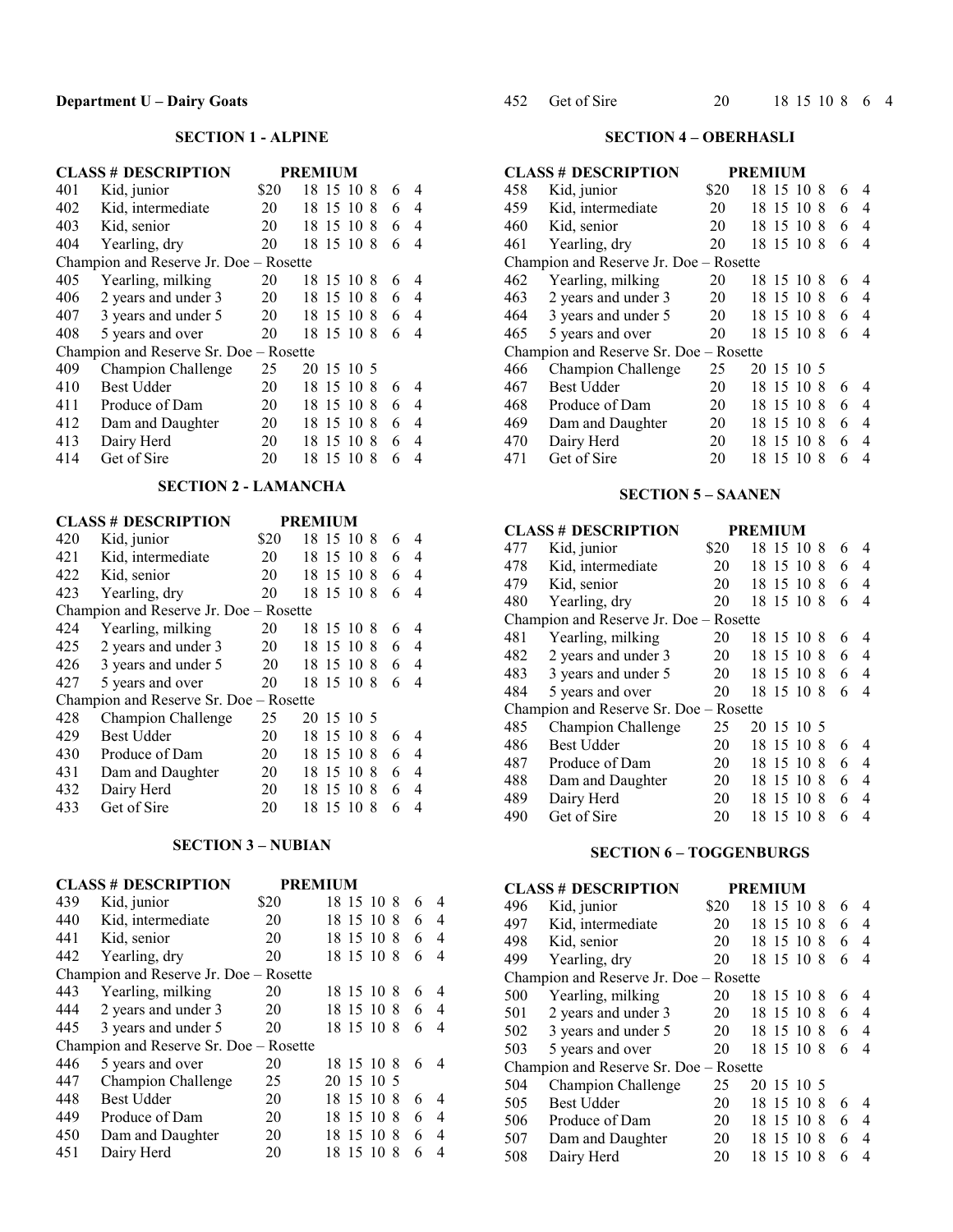**Department U – Dairy Goats**

## **SECTION 7 - RECORDED GRADES**

|     | <b>CLASS # DESCRIPTION</b>             |      | <b>PREMIUM</b> |   |                |
|-----|----------------------------------------|------|----------------|---|----------------|
| 515 | Kid, junior                            | \$20 | 18 15 10 8     | 6 |                |
| 516 | Kid, intermediate                      | 20   | 18 15 10 8     | 6 | $\overline{4}$ |
|     | 517 Kid, senior                        | 20   | 18 15 10 8     | 6 |                |
|     | 518 Yearling, dry                      | 20   | 18 15 10 8     | 6 |                |
|     | Champion and Reserve Jr. Doe - Rosette |      |                |   |                |
| 519 | Yearling, milking                      | 20   | 18 15 10 8     | 6 |                |
|     | 520 2 years and under 3                | 20   | 18 15 10 8     | 6 | 4              |
|     | 521 3 years and under 5                | 20   | 18 15 10 8     | 6 | 4              |
| 522 | 5 years and over                       | 20   | 18 15 10 8     | 6 |                |
|     | Champion and Reserve Sr. Doe - Rosette |      |                |   |                |

#### **CLASS # DESCRIPTION PREMIUM**

|     | 523 Champion Challenge | 25. | 20 15 10 5     |    |
|-----|------------------------|-----|----------------|----|
| 524 | <b>Best Udder</b>      | 20  | 18 15 10 8 6 4 |    |
| 525 | Produce of Dam         | 20. | 18 15 10 8     | 64 |
|     | 526 Dam and Daughter   | 20  | 18 15 10 8 6 4 |    |
| 527 | Dairy Herd             | 20. | 18 15 10 8     | 64 |
| 528 | Get of Sire            | 20. | 18 15 10 8     |    |

## **SECTION 8 – ALL OTHER PUREBREDS**

|     | <b>CLASS # DESCRIPTION</b>             | <b>PREMIUM</b> |  |              |   |                |
|-----|----------------------------------------|----------------|--|--------------|---|----------------|
| 529 | Kid, junior                            | \$20           |  | 18 15 10 8   | 6 |                |
| 530 | Kid, intermediate                      | 20             |  | 18 15 10 8   | 6 | $\overline{4}$ |
| 531 | Kid, senior                            | 20             |  | 18 15 10 8   | 6 | -4             |
|     |                                        |                |  |              |   |                |
| 532 | Yearling, dry                          | 20             |  | 18 15 10 8 6 |   |                |
|     | Champion and Reserve Jr. Doe - Rosette |                |  |              |   |                |
| 533 | Yearling, milking                      | 20             |  | 18 15 10 8   | 6 |                |
| 534 | 2 years and under 3                    | 20             |  | 18 15 10 8   | 6 | $\overline{4}$ |
| 535 | 3 years and under 5                    | 20             |  | 18 15 10 8   | 6 | $\overline{4}$ |
| 536 | 5 years and over                       | 20             |  | 18 15 10 8   | 6 |                |
|     | Champion and Reserve Sr. Doe - Rosette |                |  |              |   |                |

|     | <b>CLASS # DESCRIPTION</b> |     | <b>PREMIUM</b> |    |                |
|-----|----------------------------|-----|----------------|----|----------------|
| 537 | Champion Challenge         | 25. | 20 15 10 5     |    |                |
| 538 | <b>Best Udder</b>          | 20  | 18 15 10 8     |    | $\overline{4}$ |
| 539 | Produce of Dam             | 20  | 18 15 10 8     | 6  | $\overline{4}$ |
|     | 540 Dam and Daughter       | 20  | 18 15 10 8     | 6  | $\overline{4}$ |
| 541 | Dairy Herd                 | 20. | 18 15 10 8     | 64 |                |
| 542 | Get of Sire                | 20. | 18 15 10 8     |    |                |